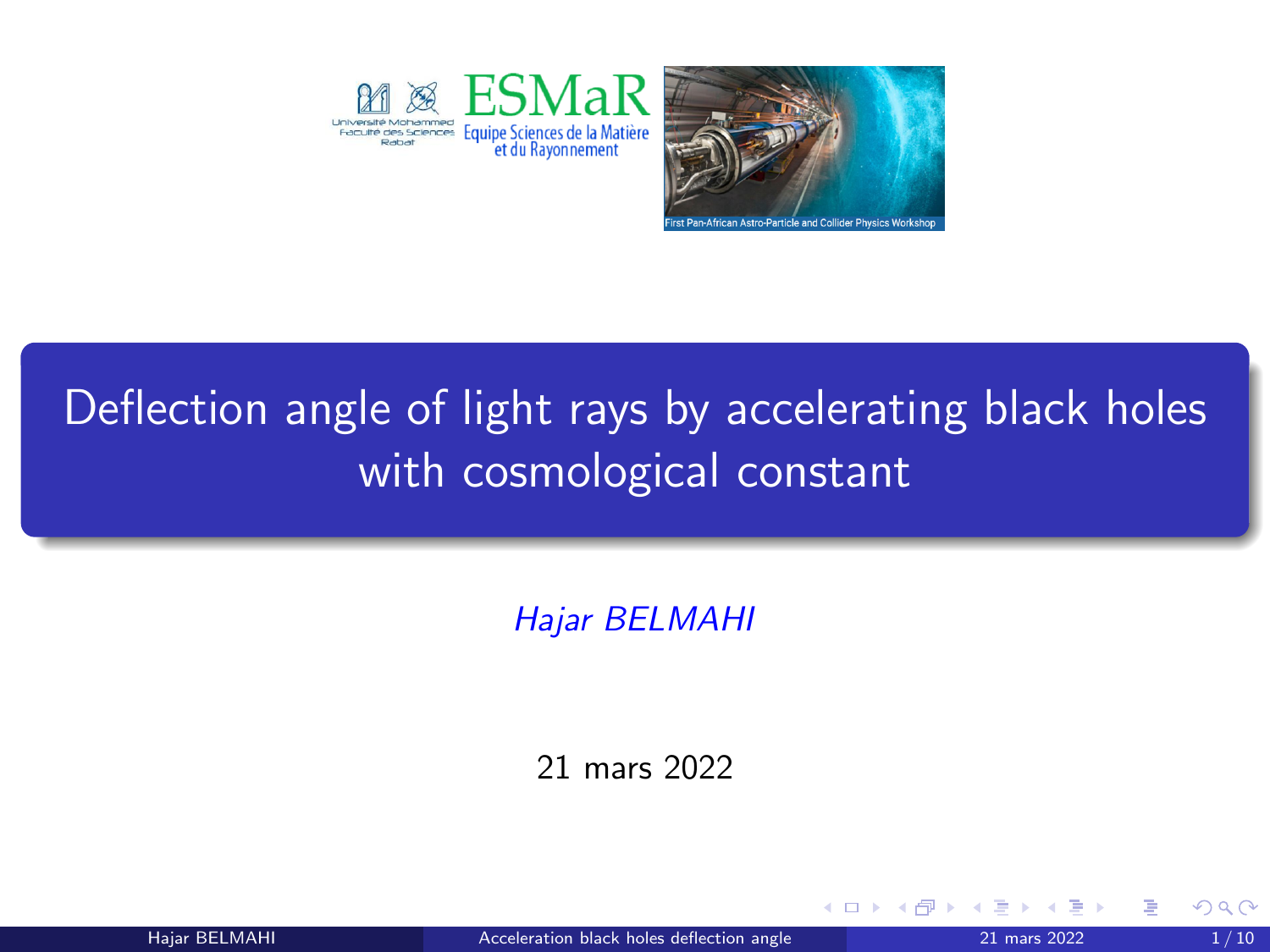#### **[Introduction](#page-2-0)**

- <sup>2</sup> [Accelerating black hole solutions with the cosmological constant contribution](#page-3-0)
- <sup>3</sup> [Deflection angle formalisms from Gauss-Bonnet theorem](#page-4-0)
- <sup>4</sup> [Deflection angle of accelerating black holes with cosmological constant](#page-6-0)
- <sup>5</sup> [Graphical analysis](#page-7-0)
- **[Conclusion](#page-8-0)**

 $\Omega$ 

(Brix Kr Br

**K ロ ▶ K 何 ▶ K**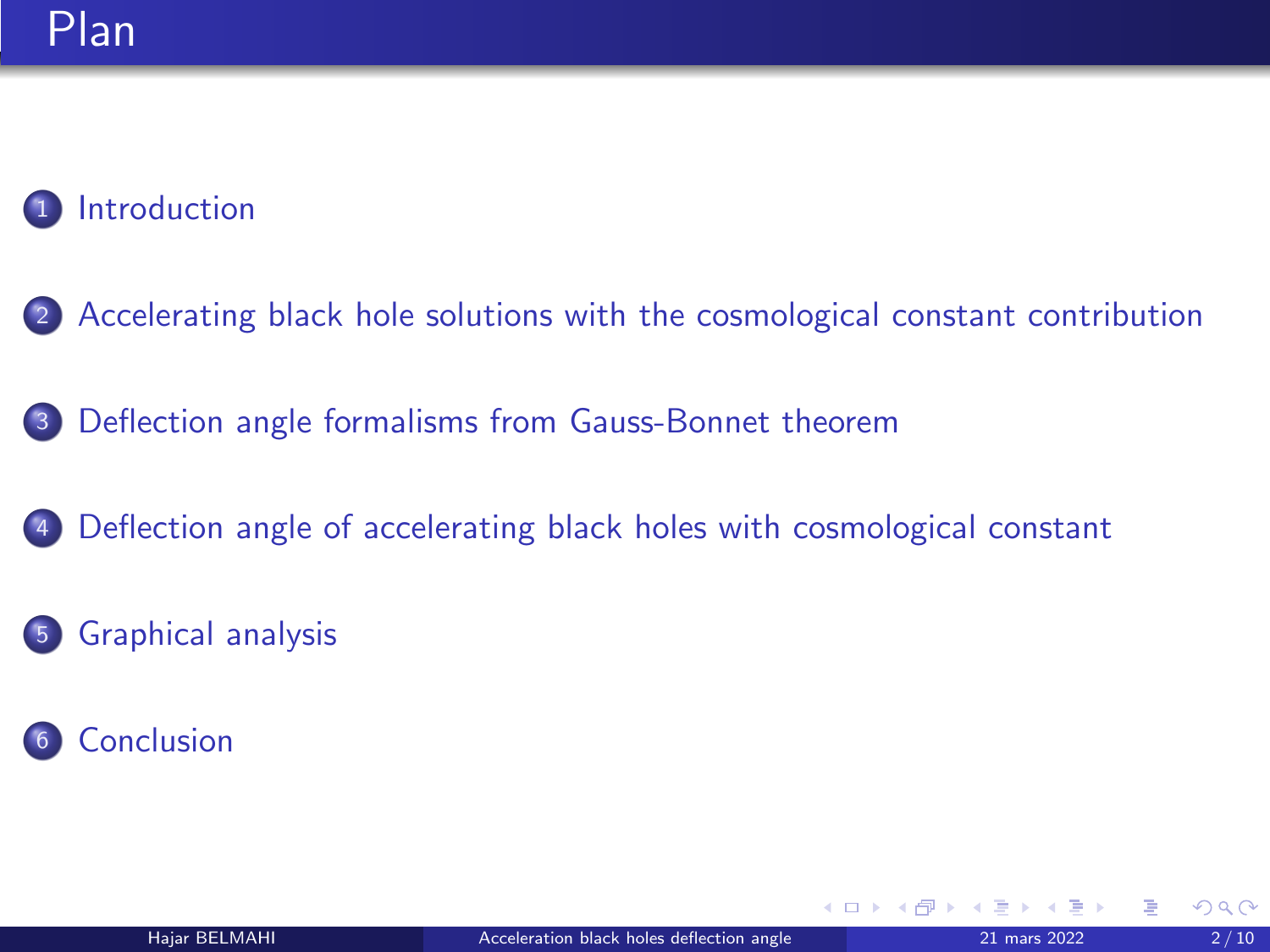<span id="page-2-0"></span>K. Akiyama et al., First M87 Event Horizon Telescope Results. VI. Imaging the Central Supermassive Black Hole, Astrophys. J. L6(1)(2019)875.



Black hole properties from

- Thermodynamical study : state equation, phase transitions, critical points, stability...
- Optical study : shadow, deflection angle, photon ring ...

 $\leftarrow$   $\leftarrow$   $\leftarrow$   $\leftarrow$   $\leftarrow$   $\leftarrow$   $\leftarrow$   $\leftarrow$   $\leftarrow$   $\leftarrow$   $\leftarrow$   $\leftarrow$   $\leftarrow$   $\leftarrow$   $\leftarrow$   $\leftarrow$   $\leftarrow$   $\leftarrow$   $\leftarrow$   $\leftarrow$   $\leftarrow$   $\leftarrow$   $\leftarrow$   $\leftarrow$   $\leftarrow$   $\leftarrow$   $\leftarrow$   $\leftarrow$   $\leftarrow$   $\leftarrow$   $\leftarrow$   $\leftarrow$   $\leftarrow$   $\leftarrow$   $\leftarrow$   $\leftarrow$   $\leftarrow$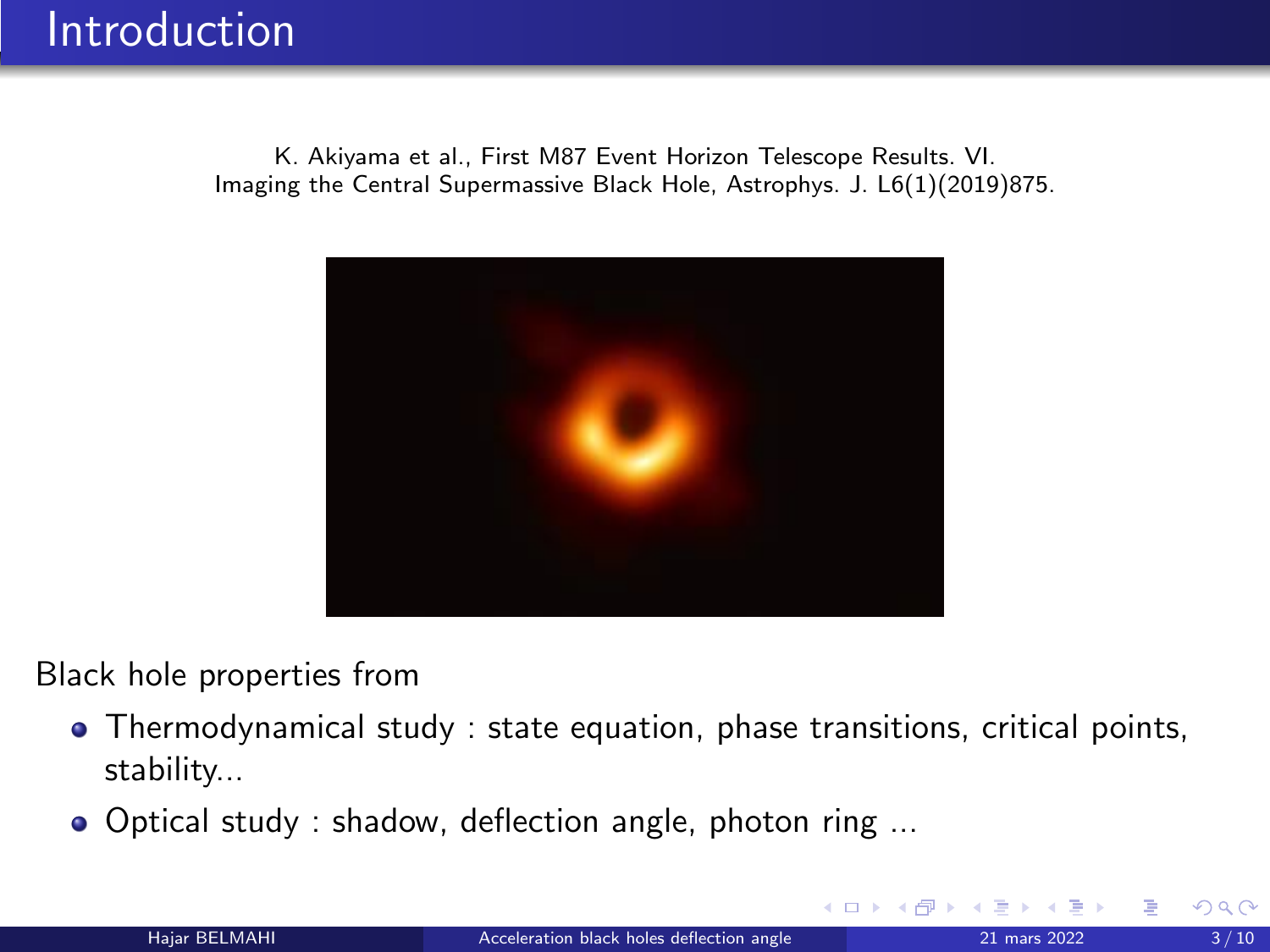### <span id="page-3-0"></span>Accelerating black hole solutions with the cosmological constant contribution

The metric of the space time

$$
ds^{2} = \frac{1}{\Omega^{2}} \left[ f(r)dt^{2} - \frac{dr^{2}}{f(r)} - r^{2} \left( \frac{d\theta^{2}}{g(\theta)} + g(\theta)\sin^{2}\theta \frac{d\phi^{2}}{K^{2}} \right) \right]
$$
(1)  

$$
\Omega = 1 + Ar\cos\theta
$$
(2)  

$$
f(r) = (1 - A^{2}r^{2}) \left( 1 - \frac{2m}{r} \right) - \frac{r^{2}\Lambda}{3}
$$
(3)  

$$
g(\theta) = 1 + 2mA\cos\theta;
$$
(4)

Tension of cosmic string in terms of the conical deficit of the spacetime

$$
\mu = \frac{1}{4} \left( 1 - \frac{g(\theta)}{K} \right). \tag{5}
$$

(□ ) ( ) +

 $\Omega$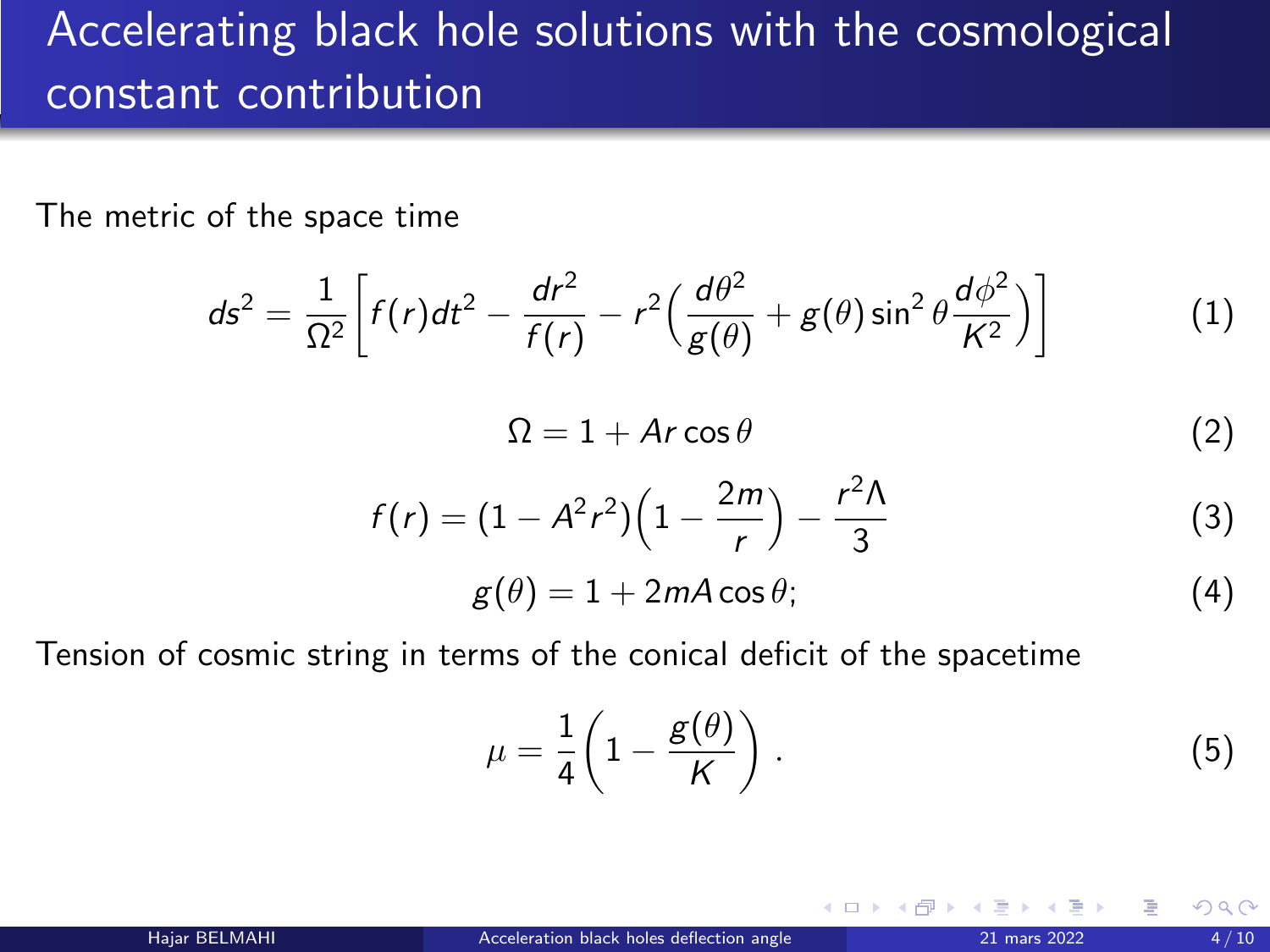#### <span id="page-4-0"></span>Deflection angle formalisms from Gauss-Bonnet theorem

Placing the observer and the source at finite distance in the equatorial plane, the deflection angle can be derived from

$$
\Theta = \Psi_R - \Psi_S + \phi_{SR}.\tag{6}
$$

4 0 8

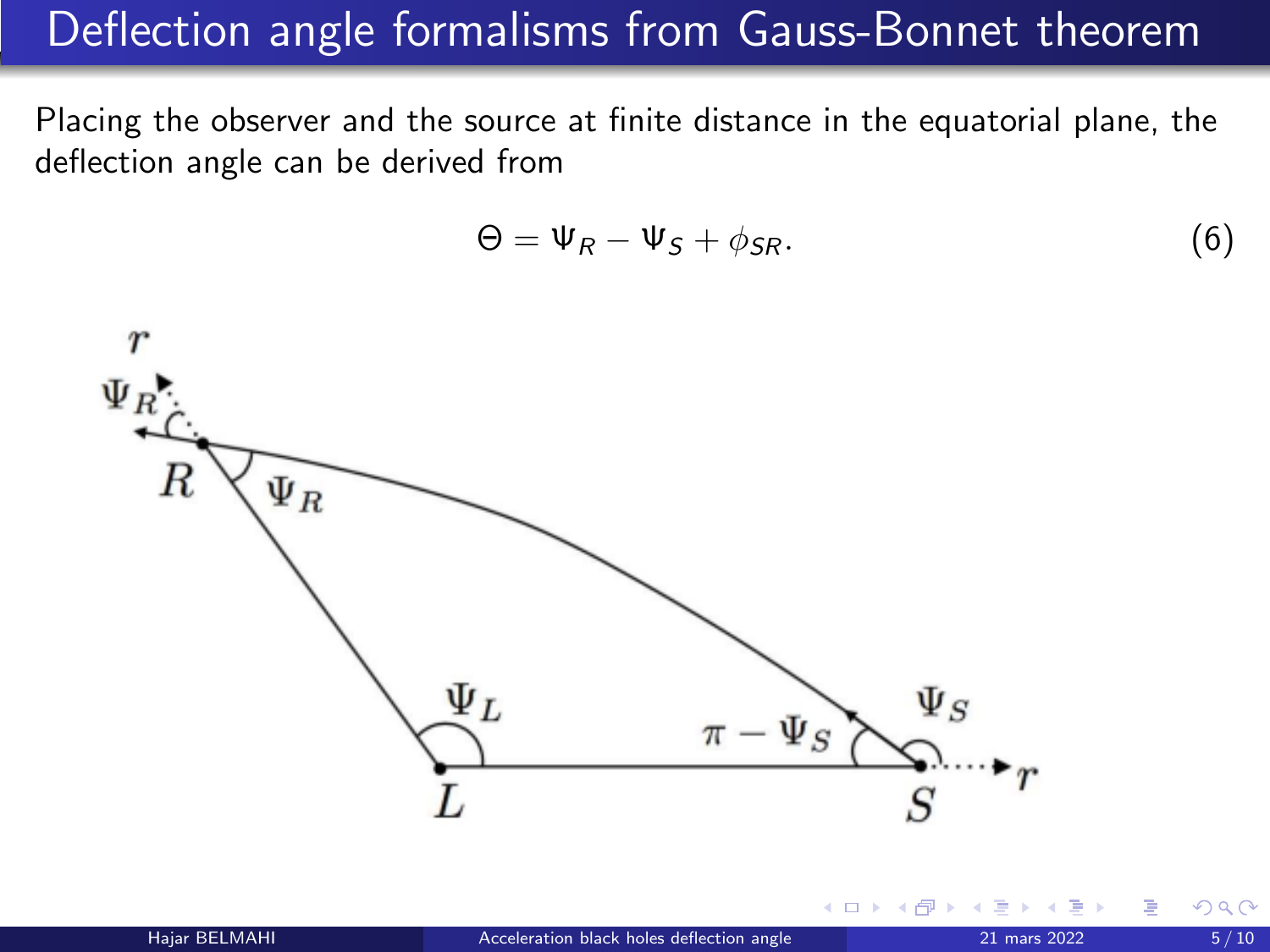#### Deflection angle formalisms from Gauss-Bonnet theorem

Fixing the time in the black hole metric, we get the optical metric

$$
dl^2 \equiv \gamma_{ij} dx^i dx^j \tag{7}
$$

The  $\psi$  angles expression is derived from

$$
\cos \Psi \equiv \gamma_{ij} e^i R^j, \tag{8}
$$

 $e^{i}$  is the tangential vector along the light rays

 $R^j$  is the radial vector of the light rays

Taking  $u = \frac{1}{r}$ , the  $\phi_{RS}$  is defined as

$$
\phi_{RS} = \int_S^R d\phi = \int_{u_0}^{u_S} \frac{d\phi}{du} du + \int_{u_0}^{u_R} \frac{d\phi}{du} du \tag{9}
$$

The impact parameter of motion should be defined

$$
b = \frac{E}{L} \qquad \frac{d\phi}{du} = 0 \Rightarrow b \simeq \frac{1}{u0} \tag{10}
$$

റാ റ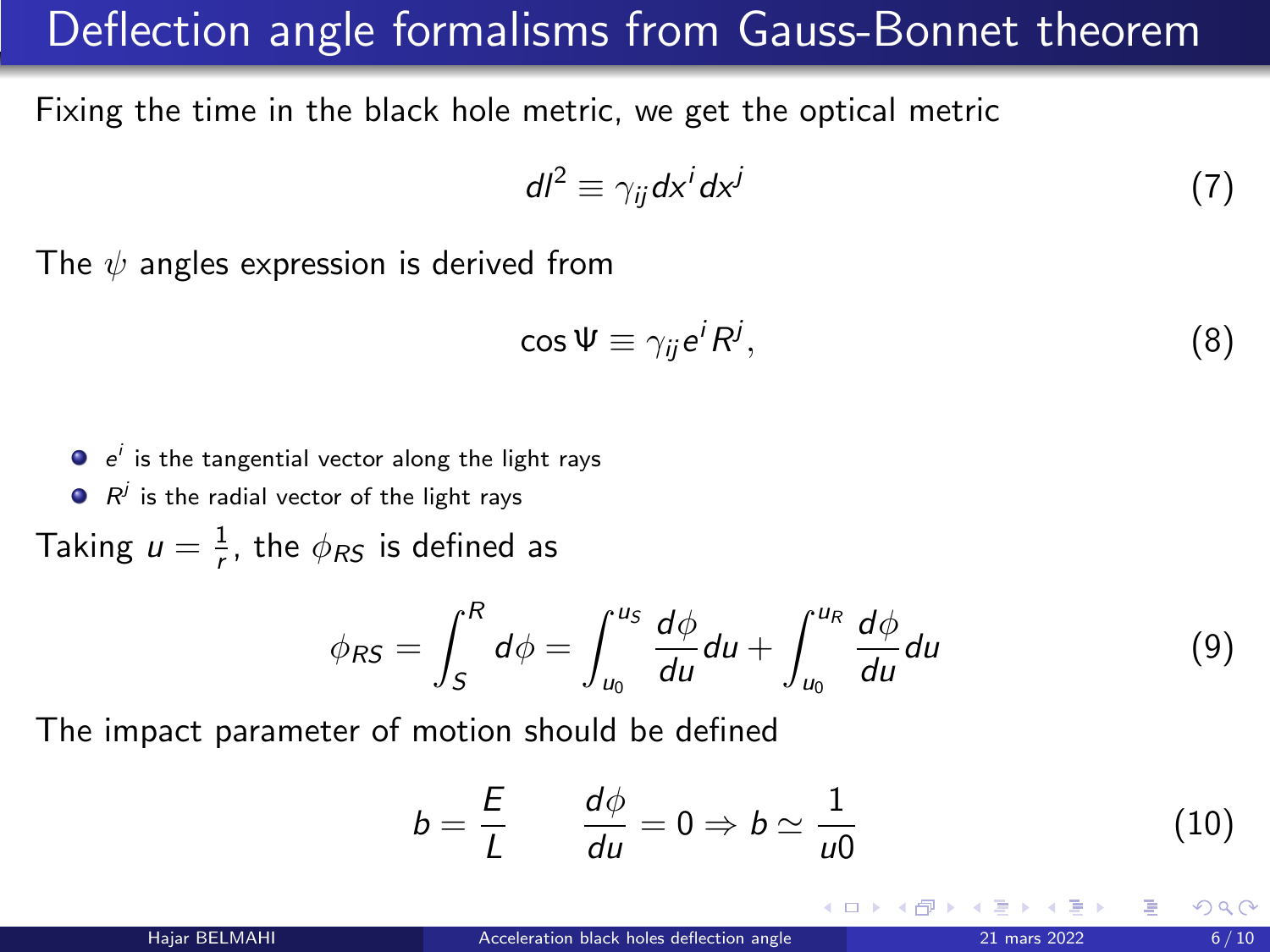## <span id="page-6-0"></span>Deflection angle of accelerating black holes with cosmological constant

$$
\Theta = \Theta_{sh} + \left(\frac{1}{u_R} + \frac{1}{u_S}\right) \frac{A^2 b}{2} + \frac{A^2 b \Lambda}{36} \left(\frac{1}{u_S^2} + \frac{1}{u_S^2}\right) + 2b \Lambda \mu \left(\frac{1}{u_R} + \frac{1}{u_S}\right) + 2A b \mu \left(\frac{1}{u_R} + \frac{1}{u_S}\right) + \left(\frac{1}{u_S^2} + \frac{1}{u_S^2}\right) \left(\frac{7A^2 b \Lambda \mu m}{3} + \frac{A^2 b \Lambda m}{4}\right) + \frac{5A^2 b \Lambda \mu}{9} \left(\frac{1}{u_S^2} + \frac{1}{u_S^2}\right) - bA^2 m - 4A^2 b \mu m + \frac{436b \Lambda \mu m}{45}
$$

the Shwarzchild AdS deflection angle

$$
\Theta_{sh} = \frac{b\Lambda m}{3} + \frac{4m}{b} - \frac{b\Lambda}{6} \left( \frac{1}{u_R} + \frac{1}{u_S} \right) \tag{11}
$$

不自下

 $\Omega$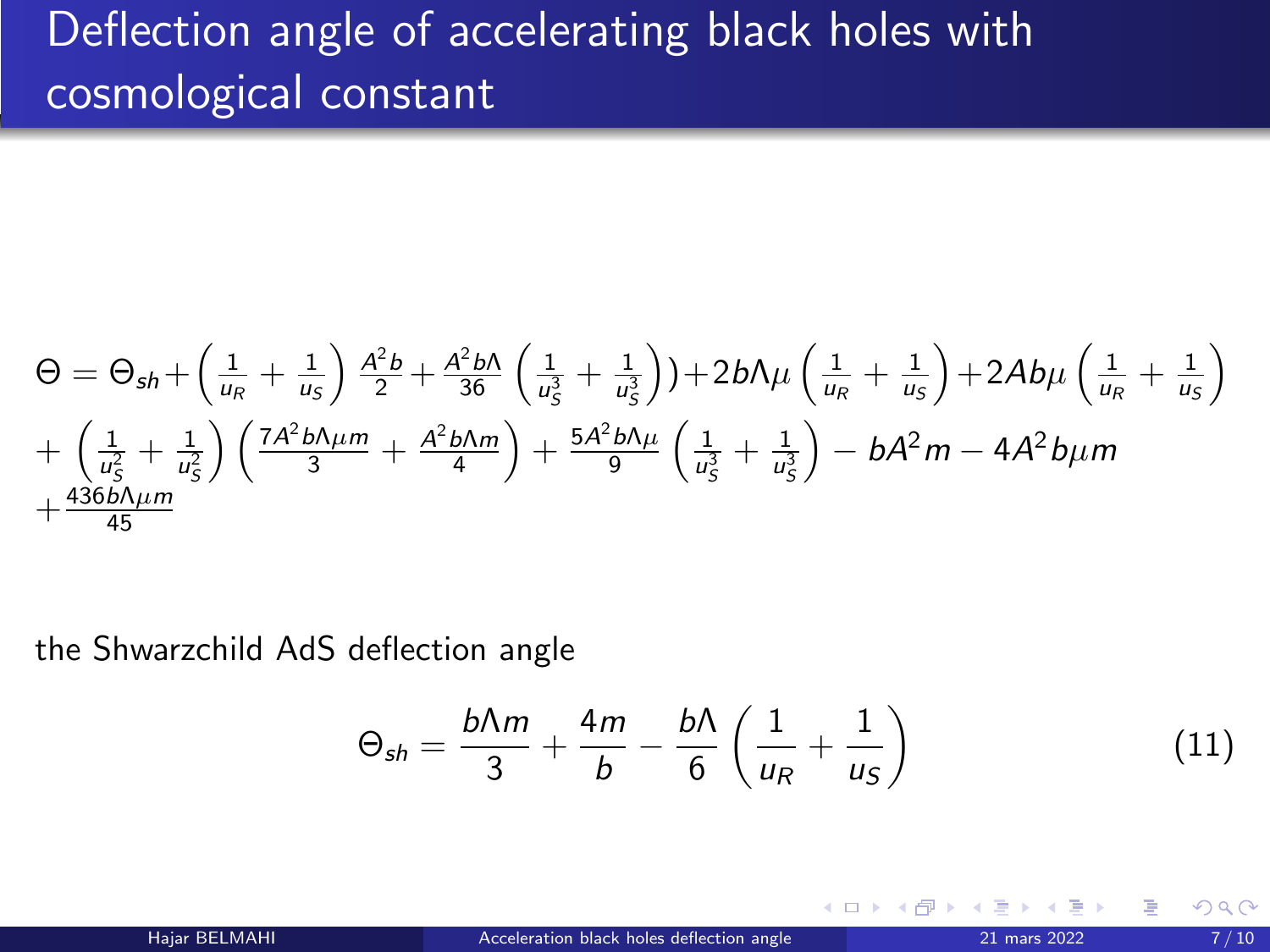#### <span id="page-7-0"></span>Graphical analysis



Ε Пb. 活

**K ロ ト K 伊 ト K 毛**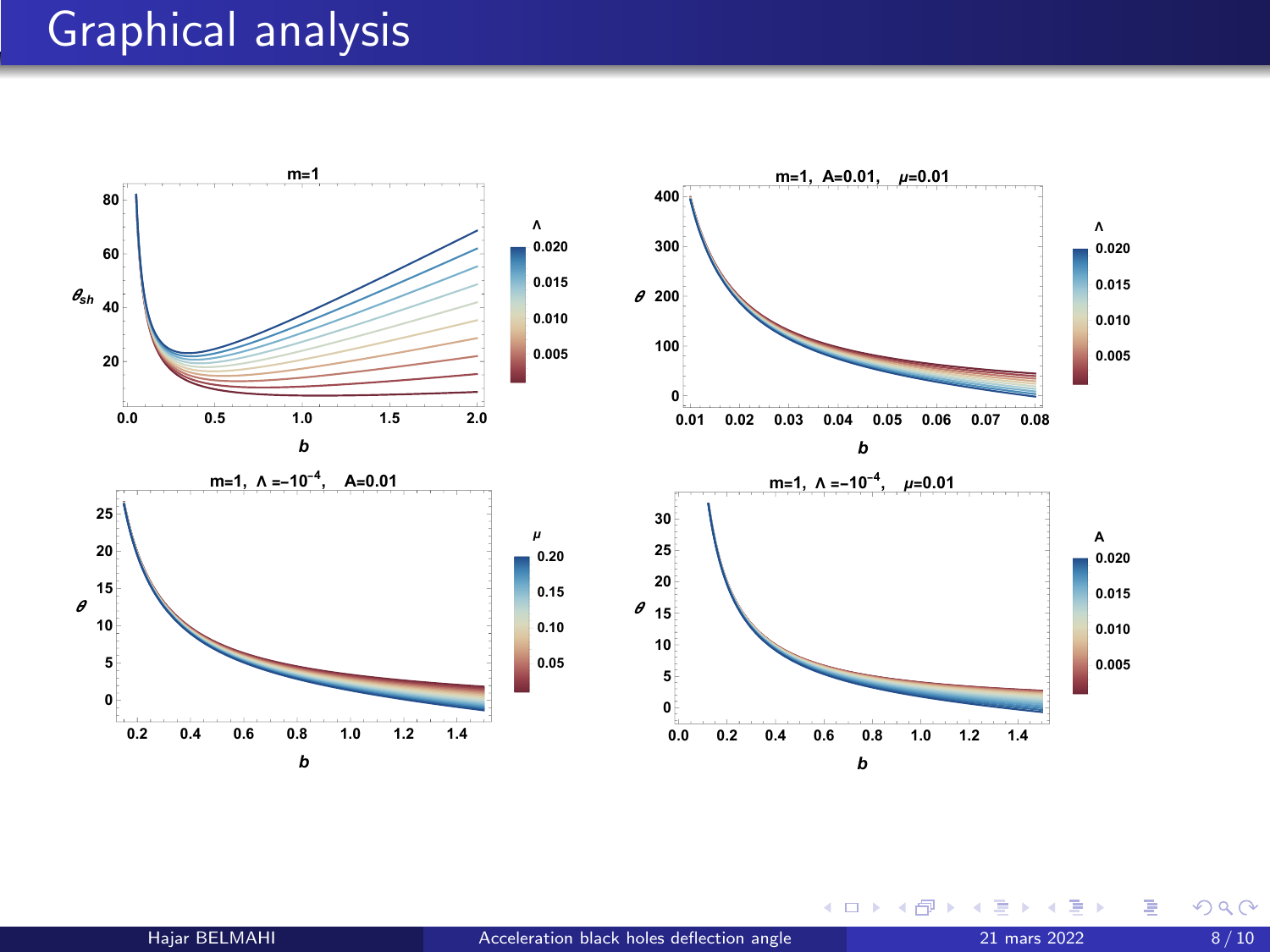<span id="page-8-0"></span>The deflection angle of accelerating black hole decrease by increasing the magnitude acceleration and tension of the cosmic string and it become a decreases function of the cosmological constant without any minimum value compered to the Shwarzchild AdS deflection angle.

**4 ロ ▶ 4 何 ▶ 4**